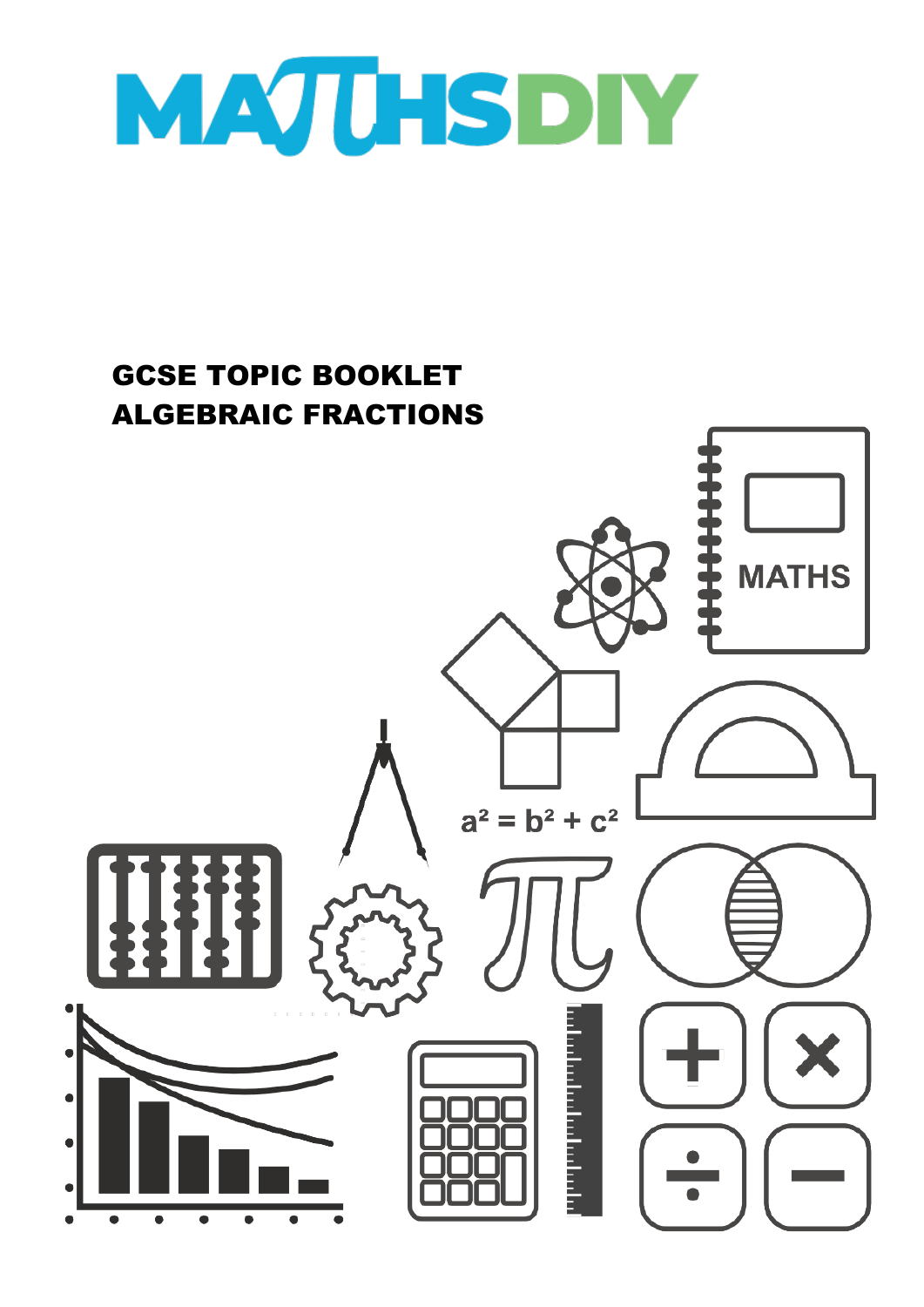**VIATLISDIV** 

 $\overline{1}$ .

Express the following as a single fraction in its simplest form.

$$
\frac{5}{3x-1} - \frac{4}{2x+3}
$$

. . . . . . . . .  $\cdots$  $\cdots$  $\ldots$  $\cdots$ 

 $(4)$ 

 $2.$ Solve the following equation.

$$
\frac{2}{2x+3} + \frac{1}{x+2} = 3
$$

 $\ddotsc$  $\cdots$ 

 $(7)$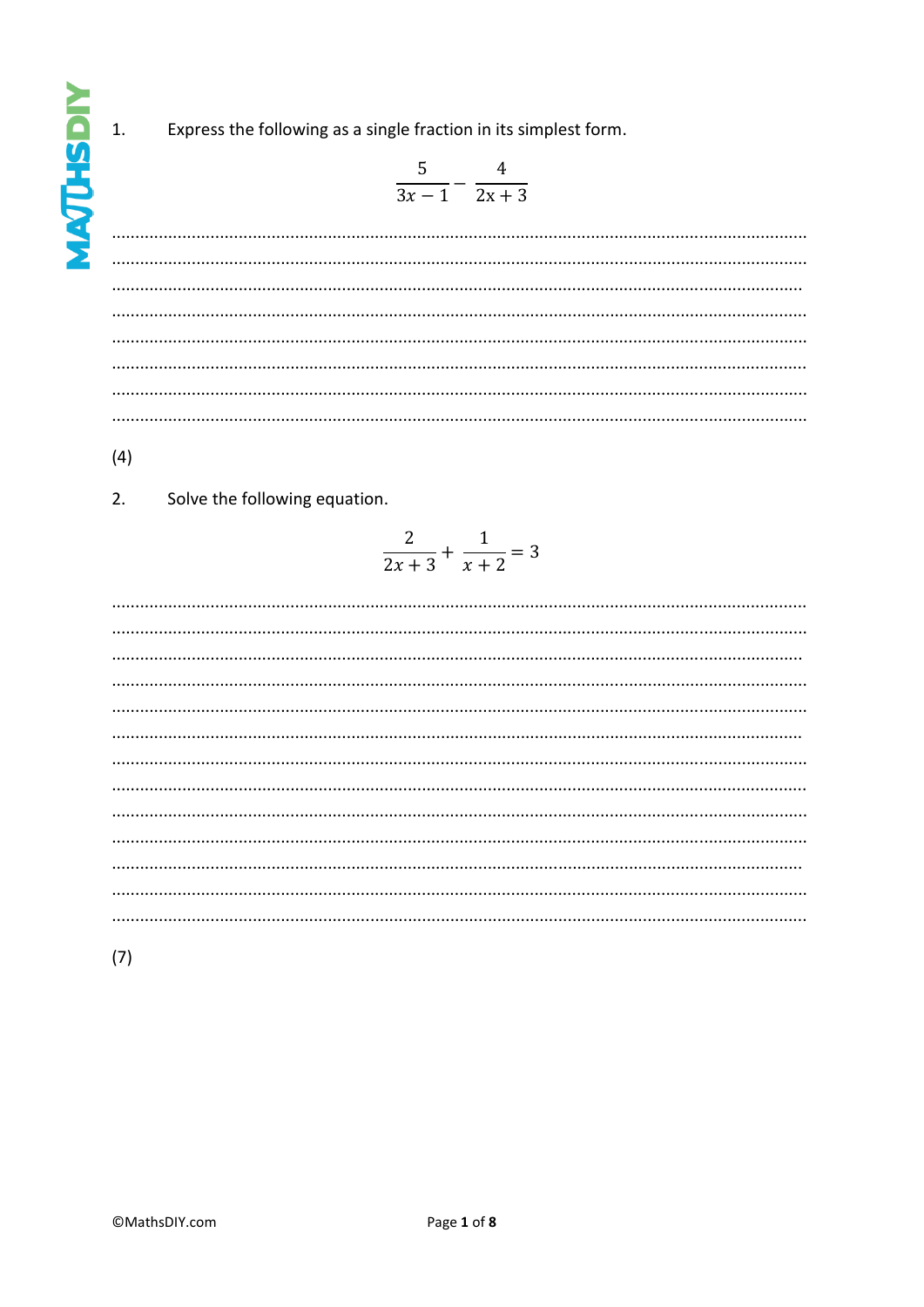**AATLHSDIN**  $\overline{3}$ .

Solve the following equation.

$$
\frac{4x-5}{2} + \frac{7x-10}{5} = 4
$$

 $(4)$ 

 $\overline{4}$ . Express the following as a single fraction in its simplest form.

$$
\frac{3x}{3x+2} - \frac{2x}{2x+7}
$$

 $(3)$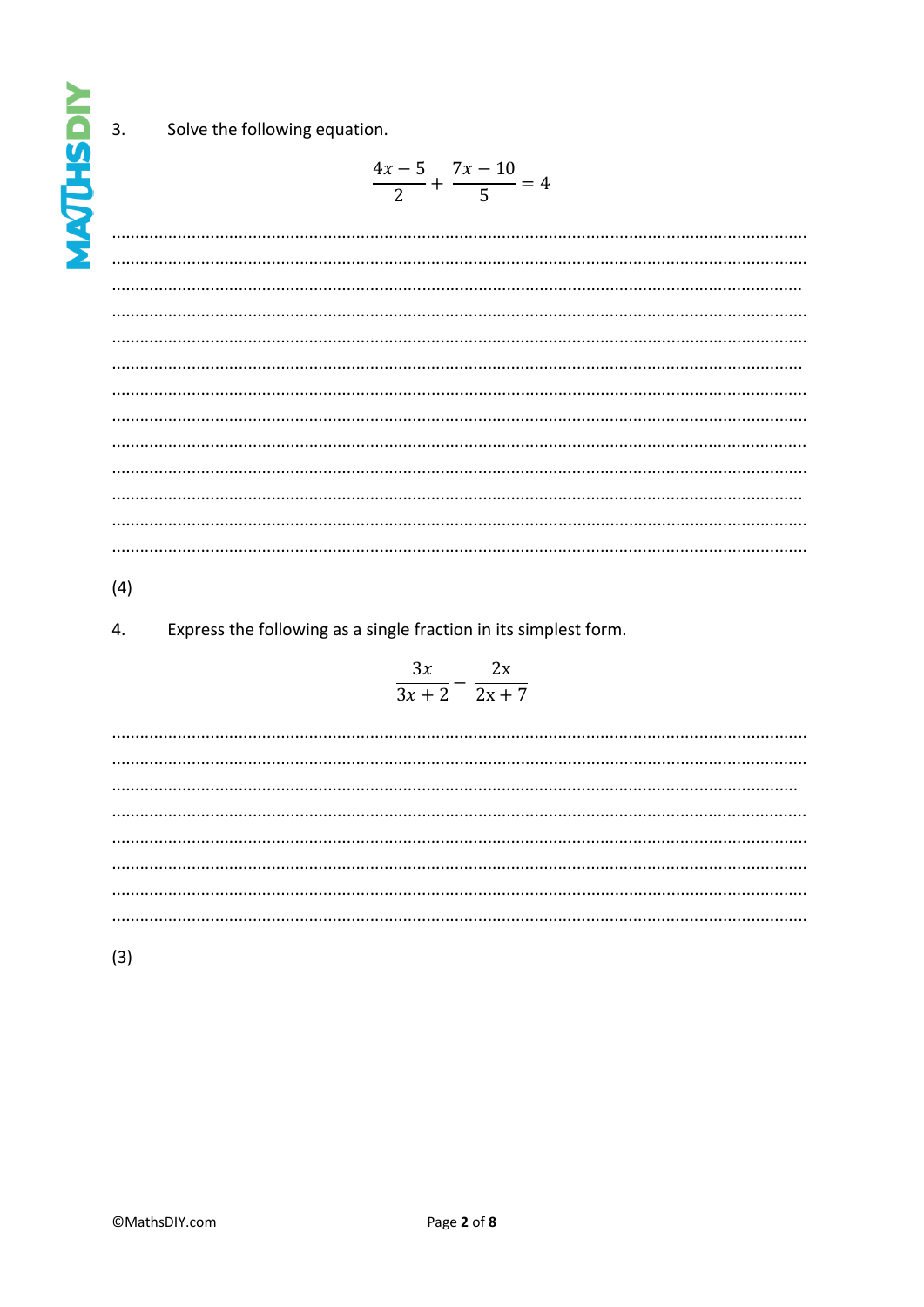**MAJUHSDIN** 

 $5.$ 

## Prove

$$
\frac{2x}{7} + \frac{x+3}{4} + \frac{4x+1}{3} \equiv \frac{157x+91}{84}
$$

 $(4)$ 

6. Simplify

 $\frac{a^2+4ab+4b^2}{5a+10b}$ 

 $(3)$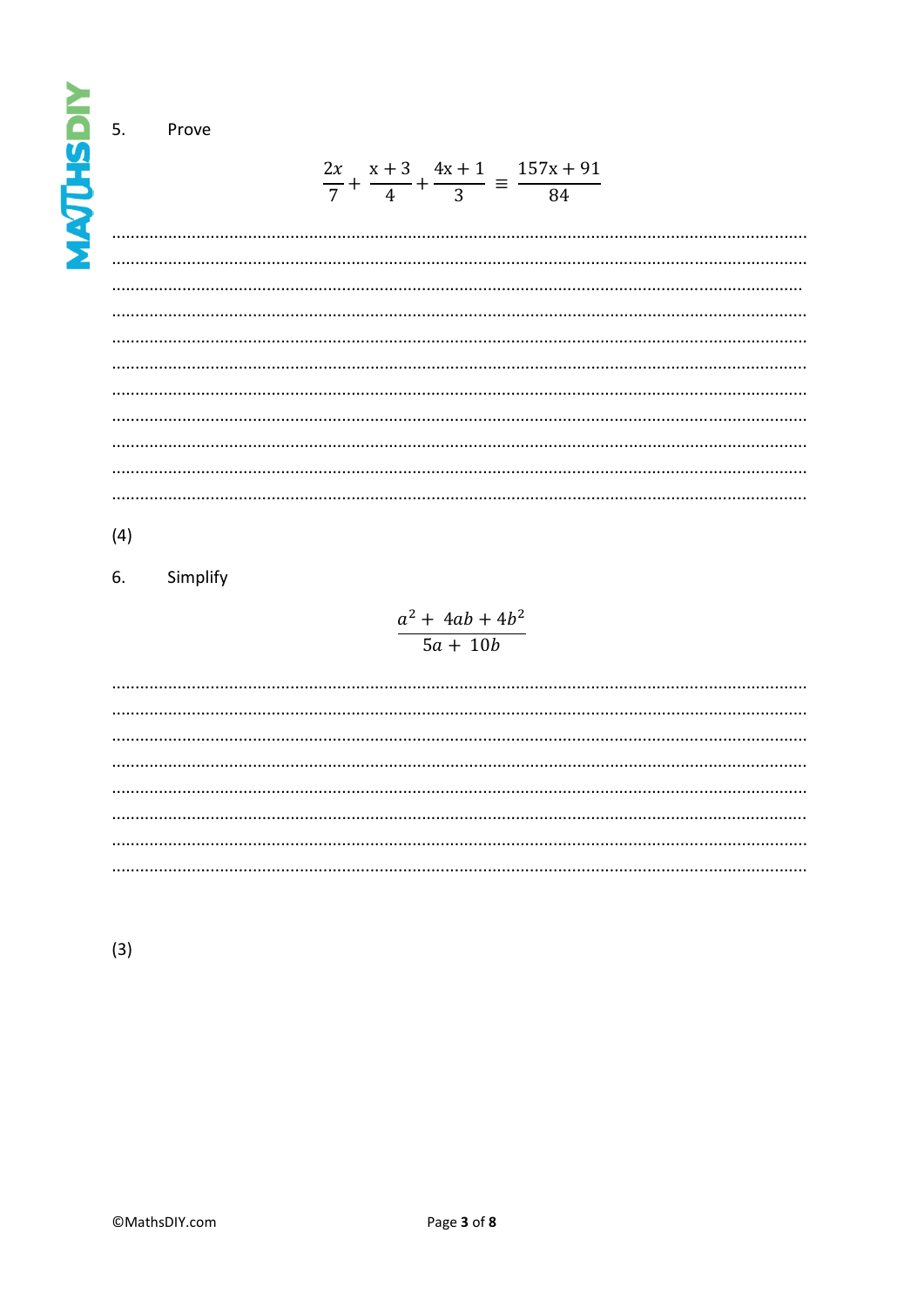**AATHSDN** 

 $\overline{7}$ .

Express the following as a single fraction in its simplest form.

$$
\frac{7x}{2x+3} + \frac{2}{3x-2}
$$

..........  $\ddotsc$  $\cdots$ 

 $(4)$ 

## 8. Solve the following equation.

$$
\frac{5x-1}{2}-x=\frac{1}{2}
$$

 $\ddotsc$ 

 $(3)$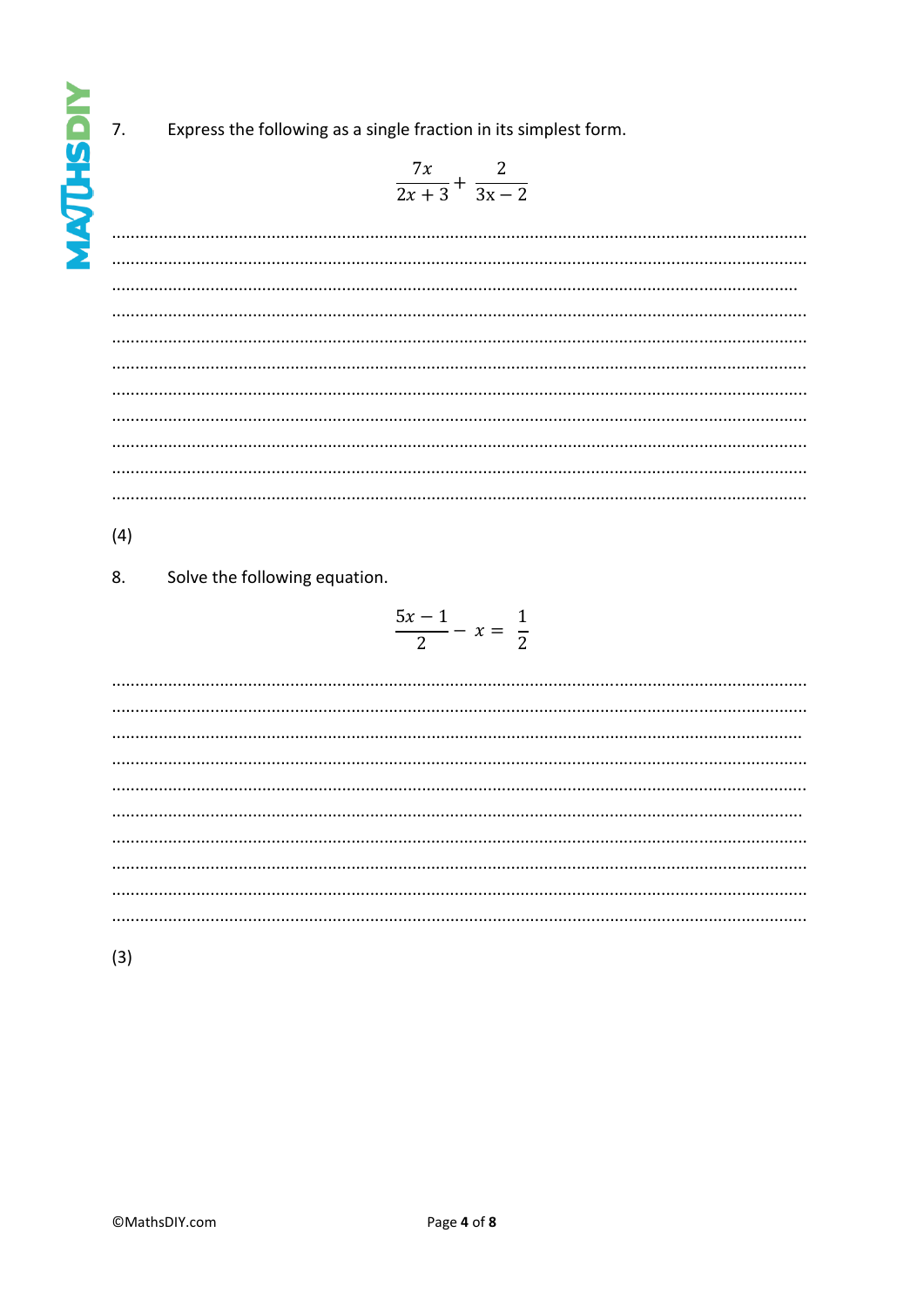**AATHSDN** 

9.

Express the following as a single fraction in its simplest terms.

$$
\frac{2x-3}{3} - \frac{x+5}{4}
$$

 $(3)$ 

10. Prove that

$$
\frac{2x+3}{4} - \frac{3x-2}{3} + \frac{1}{6} \equiv \frac{19-6x}{12}
$$

 $(5)$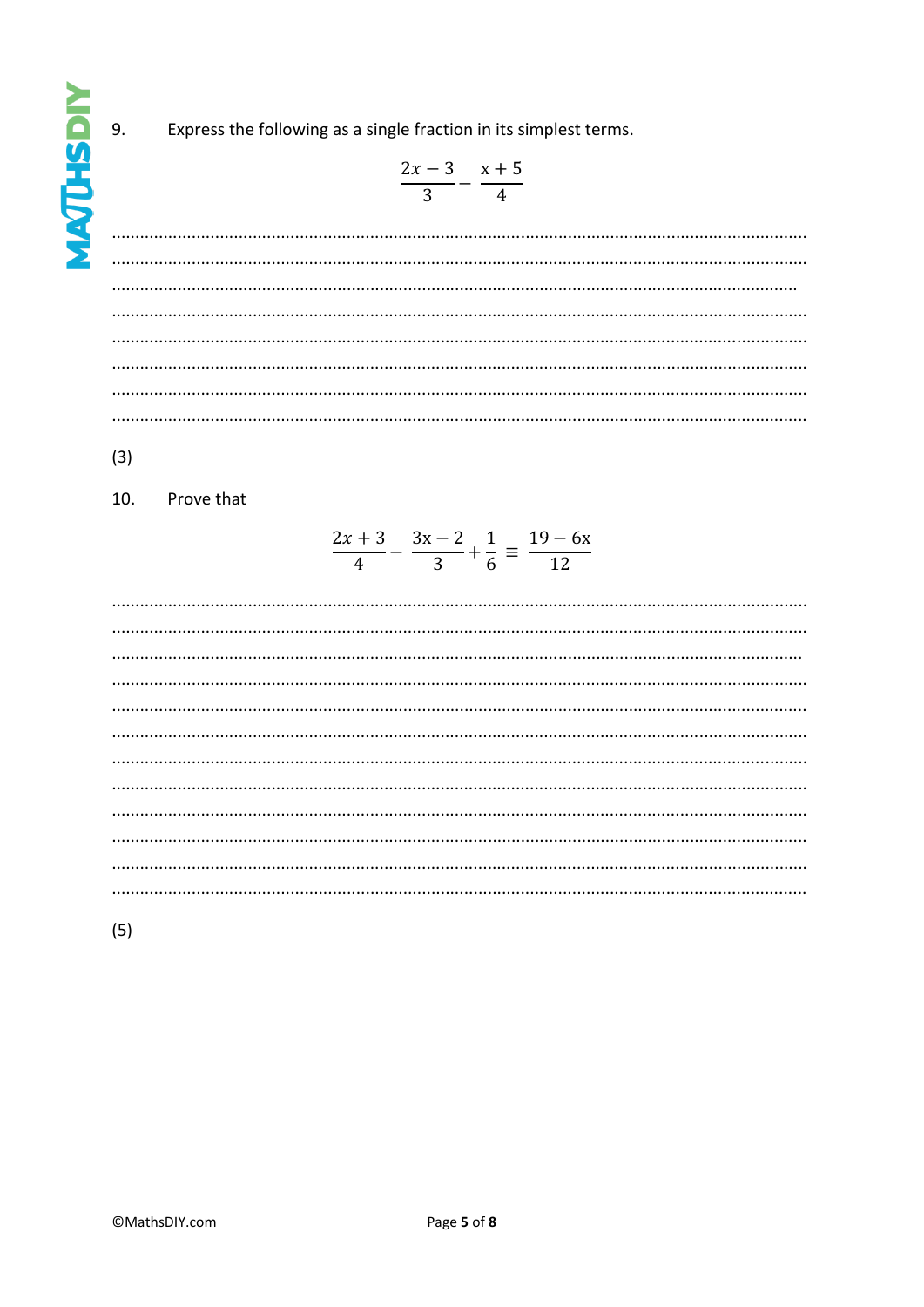**IGSFUDW** 

11. Simplify

 $\frac{2x^2 + 5x - 7}{10x + 35}$ 

 $(4)$ 

12. Solve

$$
\frac{8x-5}{3} + \frac{4x+5}{4} = \frac{149}{12}
$$

 $(4)$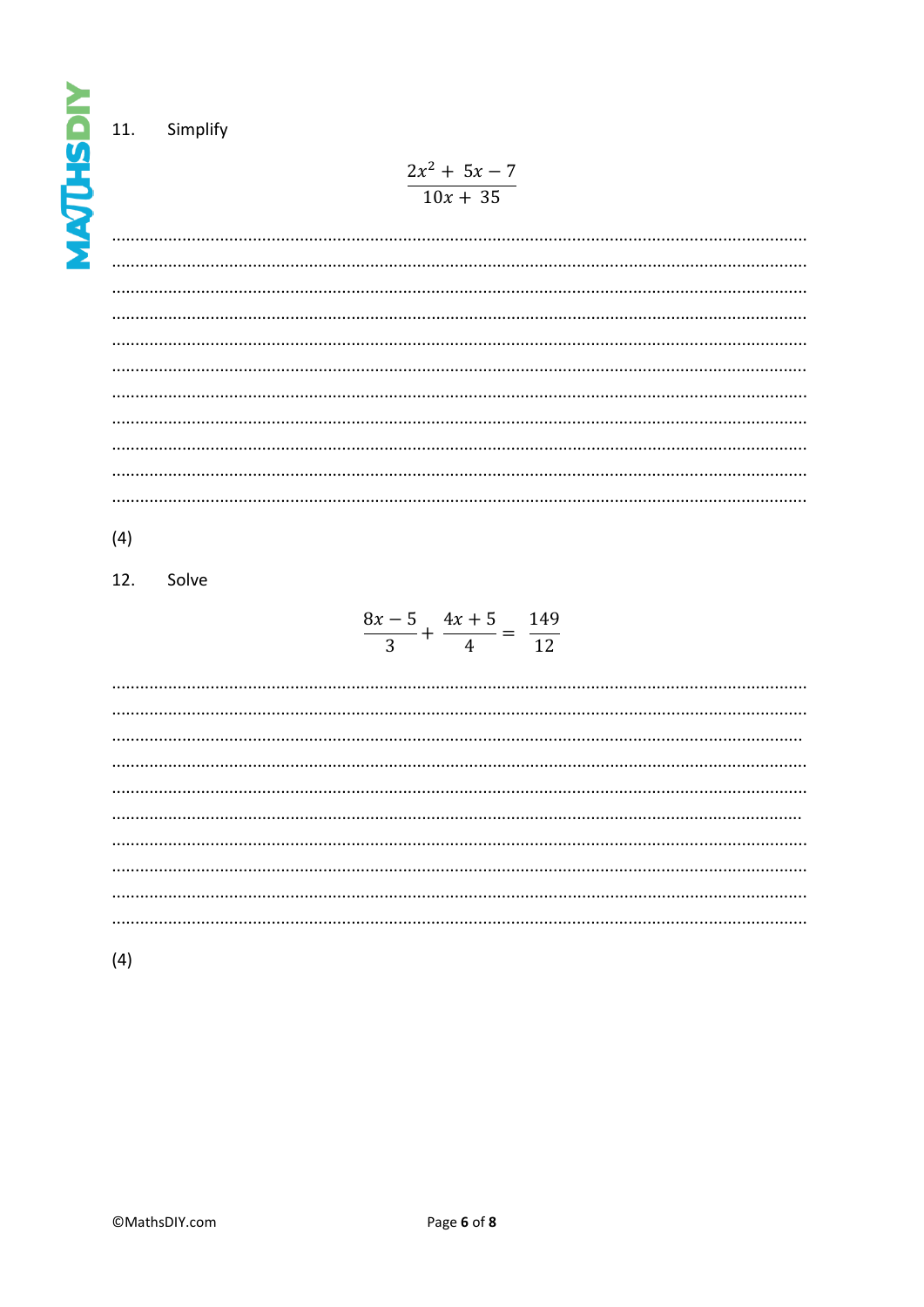**VIATLHSDIN** 

Express the following as a single fraction, simplifying your answer. 13.

$$
\frac{a-b}{a+b} - \frac{a+b}{a+2b}
$$

.........  $\ddotsc$  $\dddotsc$  $\cdots$ 

 $(4)$ 

14. Simplify

$$
\frac{n+1}{n} - \frac{n}{n+1}
$$

 $\ddotsc$  $\ddotsc$  $\cdots$ 

 $(4)$